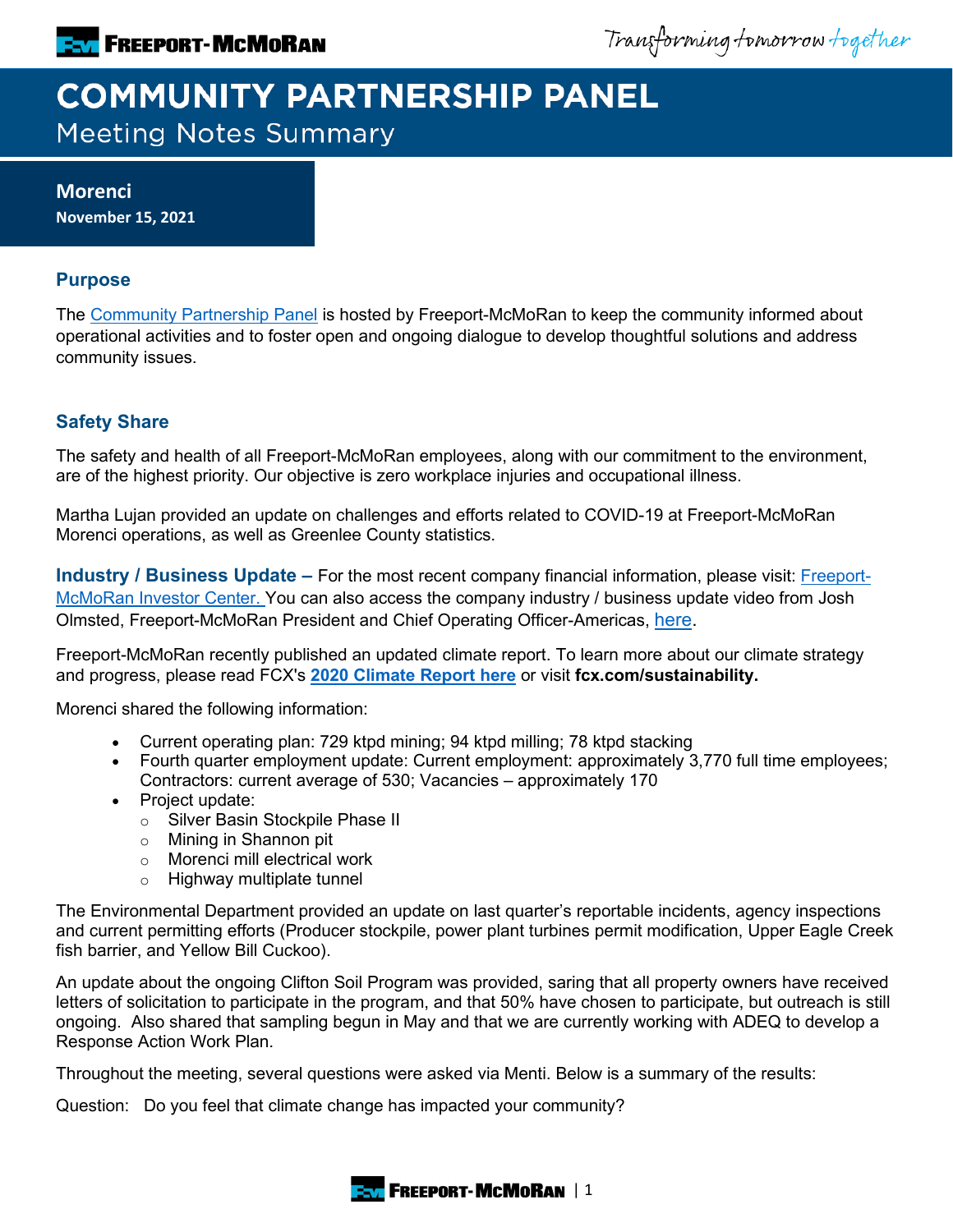Answer: Yes - 56%; Maybe - 33%; No - 11%

Question: If yes, in what way(s) has climate change had an impact? Answer: The majority of responses answered Drought and Weather. Other responses included wildfire, delayed freeze date, the river being low, insects, warming of the oceans, and increased sea level.

Question: How important is the issue of climate change to you? Answer: Very Important - 70%; Somewhat Important – 30%

Question: What other topics would you like to know about regarding our environmental programs? Answer: Air Quality, Biodiversity, and Other (Water Use)

Question: Do you have any questions on the environmental updates provided today? Answer: How many yellow cuckoos are in our area?

### **Community Engagement / Development Update**

The Freeport-McMoRan Morenci 2020 Economic Impact in Greenlee County and Arizona was shared. The economic impact of the Morenci mine in Greenlee County was 236.1 million in 2020. The overall Freeport organization in Arizona in 2020 was 929.9 million.

#### **CIF Official Announcement**

The CIF grant awards were shared (Greenlee Gardens and Town of Duncan)

#### **Mini-Grants Awards**

The Freeport-McMoRan Foundation, through Mini-Grants for Education awards, invested \$36,000 in our schools in 2021. In all, 67 programs were funded.

#### **Social Investing**

During the third quarter of 2021, Freeport-McMoRan Morenci was proud to partner on the following initiatives and projects:

- Easterseals Blake Foundation copper wire donation
- Greenlee County Fair livestock auction
- Eastern Arizona Trails Collaborative master trails plan that will improve recreation opportunities in the region
- Biodiversity Week Greenlee County schools and multiple partners
- San Francisco River Cleanup

#### **Bat Education and Outreach Initiative**

• Bat Week is an international celebration of bats. Freeport-McMoRan observes Bat / Biodiversity week in October. Our sites engage with students / learners on topics around bat conservation and do activities including STEM lessons, live-bat demonstrations, bat-themed crafts and games and agave planting activities.

#### **Community Projects Update**

- Chase Creek utilities replacement
- Construction of a new skate park
- Remodeling of the Gila Health Clinic